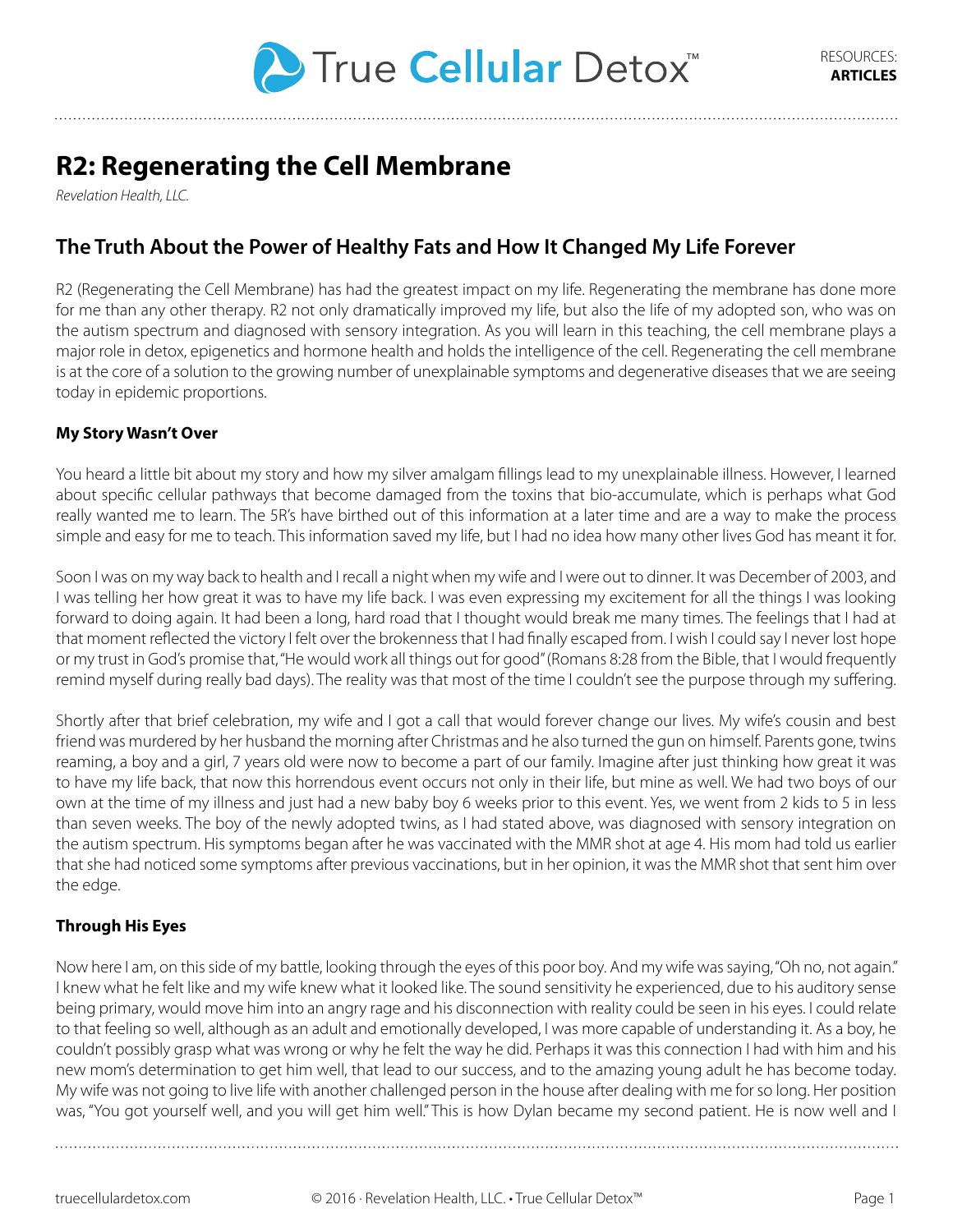

would never have been able help him if I hadn't gone through what I went through. I tell you all of this so that you can see how God brought this information to me and through me for not just myself and Dylan, but for so many who are suffering without answers.

# **Life Begins On the Membrane**

It was said by a brilliant cellular biologist years ago, "Life starts on the membrane," and today with the ever-growing new science in cellular biology, we see that it is true. Dr. Bruce Lipton, a stem cell biologist and the bestselling author of, "The Biology of Belief," believes the God-given inborn intelligence gives us life and healing is in the membrane. Dr. Lipton conducted a series of experiments that reveal that the cell membrane, the outer layer of a cell, is the organic equivalent of a computer chip, and the cell's equivalent of a brain. This view conflicts with the widely held scientific dogma that genes control behavior, as well papers by other researchers have validated his iconoclastic thinking. Dr. Lipton's views were once scuffed at by many of his colleagues, but today he is held up as a genius for his forward thinking. The Human Genome Project proved Dr. Lipton right. The project gathered the greatest minds in cellular biology to prove that the DNA is the brain of the cell and for each protein the DNA makes, there is one gene that creates it. It was called the, "one gene, one protein hypothesis," and the only thing missing was tracking every protein to a gene. Proteins are our life and everything that we consist of. Every hormone, chemical messenger and tissue is made of proteins. The scientists estimated that there would need to be at least 120,000 different genes to match the approximately 120,000 proteins that explain all of the higher functions of our cells versus a mouse or worm, if in fact their theory was correct. What they found shocked them. Humans had only 25,000 genes, which are surprisingly the same amount of genes as a mouse and not many more than a lowly worm. So what explained the higher function of human cells? It's something that Dr. Bruce Lipton was saying all along. It's not "DNA – RNA – Protein" or "one gene, one protein"; It's "Environment – Cell Membrane Receptor – DNA – RNA – Protein" that explains all higher function and intelligence. What Dr. Lipton was describing was the cell membrane's communication with its environment that tells the DNA what proteins (hormones, chemicals, tissues) to produce. He and others have pointed out that if you remove the nucleus and the DNA contained within it, the cell will live for months. It will even run from invaders or engulf food even though it has no nucleus. This doesn't sound like something without a brain does it? However, if you take away the membrane, the cell dies instantly. More specifically, if you dissolve the receptors that are located on the membrane, the cell dies immediately even with the membrane intact. These cell receptors are known as Integral Membrane Proteins (IMP). This is where the brain is, not the DNA. The DNA is just a message taker and coder. So what does this all mean to you and I? Stated simply; if you do not regenerate the cell membrane and it's IMP's, then it is impossible to get well. This is where life and healing begins.

It took more than 12 years to create a product that would accomplish what I learned. It is imperative to regenerate a cell membrane that is inflamed and non-functional. With the brilliant work of Dr. Shayne Morris, a product I have waited so long to create was born: VISTA. Looking back, I now know the time was never right because the technology wasn't available. What we discovered just in the last few years has made this product what it is. The truth is, I could never have put this product together then or now without Dr. Morris. He, being the amazing Biochemist that he is, took many of the concepts that I had learned through my battle and he used his countless years of biochemistry to develop a most incredible product. VISTA was birthed from my pain and knowledge as well as a unity of mind with Dr. Morris from Systemic Formulas, that the membrane is the key to health and healing.

#### **The Hidden Secret To Detox**

Regenerating the cell membrane (R2) addresses 3 main problems in the surge of degenerative conditions. Most of us would agree that toxins represent one of the major causes of inflammation and the multitude of degenerative diseases that go with it. The cell membrane plays a critical role in cellular detox. Once the membrane becomes inflamed, what is needed to be produced by the cell is energy (ATP), methyl donors, glutathione and so many more cellular functions needed for normal function and cellular detox becomes compromised. The membrane acts as the gate or the "in" roads to a city that lets in what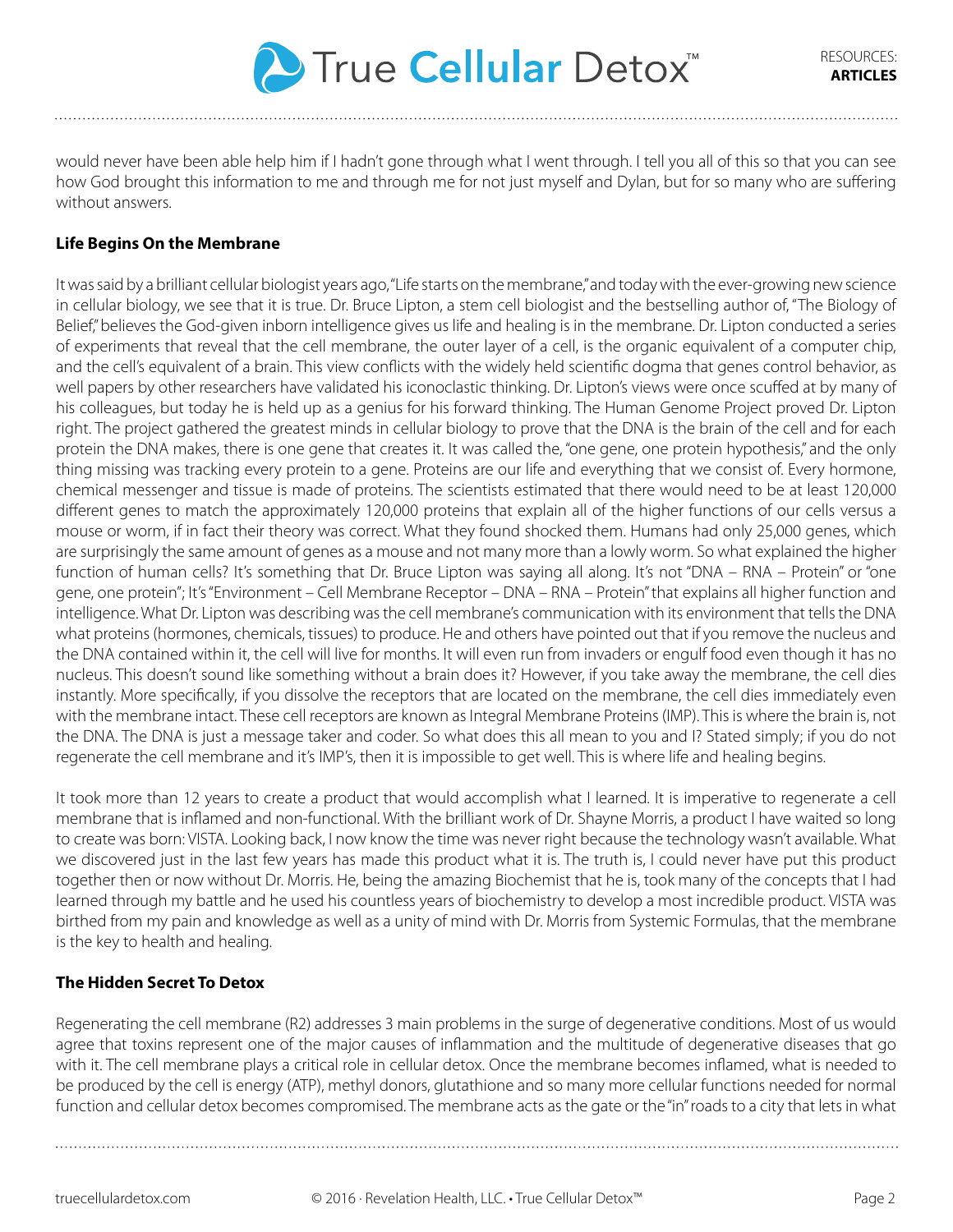

is needed for the city to function and survive. If the "in" roads are shut down, the city will eventually erode. The bigger problem occurs because the toxins can't get out of the cell. The membrane that allows the good in must also let the bad out. When your cells produce energy needed for life, it produces waste. This is analogues to when your car produces energy. It needs to let out the exhaust, otherwise the engine quickly shuts down. Once the cell membrane becomes inflamed, it loses this ability to move good stuff in and bad stuff out. Cellular inflammation is really the silent killer and the cause of most disease. Diseases occur due to cell membrane inflammation and not just of the outer membrane, but also the inner mitochondrial membrane, which inflammation can drastically affect all cell function and energy.

## **Your Fish Oil Could Be Making You Worse**

VISTA addresses both membranes with not just the building blocks needed to fix this vital intelligent organ, but contains the correct ratio of materials that studies show to be more important than the materials themselves. The membrane is made of delicate fats, therefore, it is crucial to this process. However, studies show the ratio of the fats matter more. Many people today understand the benefits of fish oils, but do not realize only consuming fish oil can cause something called "Omega 3 Dominance". There is a normal balance in nature of Omega 3 and 6. In nature, we see normal ratios of 1:1 to 1:5 (Omega 3 to 6). If we go outside of these ratios, problems ensue. Due to the over-consumption of grain fed meat (as opposed to grass-fed) and grains (even whole grains), most Americas are in fact "Omega 6 Dominant". However, because of current fish oil hype (some of it good) we have created a new problem of Omega 3 Dominance. Omega 3 Dominance can cause DNA damage within the cell and a sudden drop in cellular energy. There is a crucial fat in the mitochondrial membrane called cardiolipin (which VISTA contains). Studies show when in a state of Omega 3 Dominance, the Omega 3 can replace cardiolipin. Cardioliopin is an important fat that makes up the mitochondrial membrane, which is essential for proper function in the energy pathway. Once it is replaced with Omega 3 on the membrane, cellular energy and function plummets.

VISTA utilizes a specific 4:1 ratio and studies show that it is the most effective way to regenerating the cell membrane. It is also the ratio shown to have the greatest effect on the brain. An interesting point about many of these studies is that certain ratios within that natural range all serve different functions. For example, the 1:1 ratio was very good for certain heart conditions and the 2.5:1 was most effective for colorectal cancer. The 4:1 ratio used in VISTA was also shown to be the only ratio that affected learning, sleep, thermoregulation, seizures, Alzheimer's, MS and pain threshold.

#### **A Real Answer To "Hormone Havoc"**

The answer to hormone problems is not giving more hormones. Yet this is exactly what alternative doctors, as well as allopathic doctors, are doing. One group is using drugs and the other bio-identical hormones. Either way, it does nothing for the cause. There is a time and a place to address symptoms and use a hormone as a crutch until you remove the true cause, but if this is the treatment for healing, then you will miss the mark. As a matter of fact, it typically only relieves certain symptoms for a short duration before the body's intelligence begins to change the hormones it's producing and new symptoms or the old come back. Remember true healing only occurs by the body when the cause is removed. The real answer to the pandemic of hormone problems (hormone havoc) on this planet is not giving more hormones, but fixing the receptors to the hormones. For example, if your cell phone is not connecting, it's typically not a problem with your phone, it's a problem with the connection to the cell phone tower. Giving more hormones if they aren't able to connect with the receptors does nothing to fix the problem and does very little, if anything to make you feel better. You must fix the receptor to the hormone so the hormone can get its message to the cell. When a cell cannot hear the message from the hormone it is known as "hormone resistance." The most common condition of "hormone resistance" you are probably familiar with is Type 2 Diabetes, which is also known as "insulin resistance". What this means is the cell is resistant to insulin (it can not hear the hormone insulin's message). Type 2 Diabetics have plenty of insulin, so giving more actually makes the problem worse. The key is fixing the receptors to insulin, which means you must fix the cell membrane.